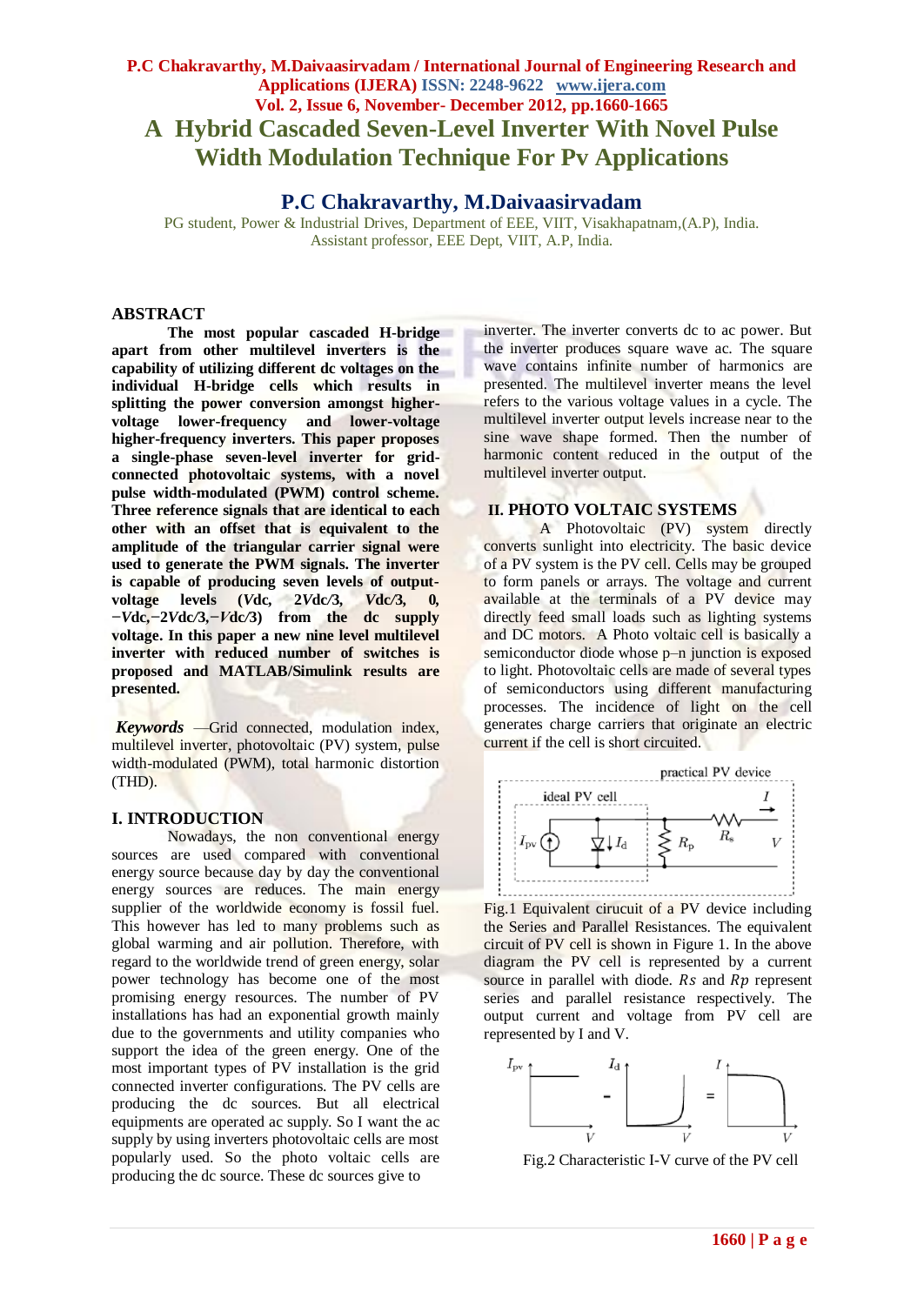The I-V characteristics of PV cell are shown in Figure 2. The net cell current *I* is composed of the light-generated current  $IPV$  and diode current  $Id$ .

Where

 $I = IPV - Id(1)$ 

 $Id = I0$  exp (qV/akT)  $I0 =$  leakage current of the diode q=electron charge k=Bolzmann constant T=temperature of pn junction a=diode ideality constant

The basic equation (1) of PV cell does not represent the *I-V* characteristic of a practical PV array. Practical array are composed of several connected PV cells and the observation of the characteristics at the terminals of the PV array requires the inclusion of additional parameters to the basic equation.

# $I=IPV - exp V + RsIVta - 1 - V + RsIRp(2)$ Where

 $Vt = NskT/gs$  is the thermal voltage of the array with Ns cells connected in series. Cells connected in parallel increase the current and cells connected in series provide greater output voltages. The I-V characteristics of a practical PV cell with maximum power point (MPP), short circuit current (Isc) and open circuit voltage (Voc) is shown in Figure 3. The MPP represents the point at which maximum power is obtained.



Fig.3 I-V Characteristic of the practical PV cell Vmp and Imp are voltage and current at MPP respectively. The output from PV cell is not the same throughout the day; it varies with varying temperature and insolation (amount of radiation). Hence with varying teperature and insulation maximum power should be tracked so as to achieve the efficient operation of PV system.

# **III.MULTILEVEL INVERTERS**

The multilevel inverter are three types. They are 1.Diode clamped multilevel inverter 2.Flying capacitor multilevel inverter 3.Cascaded Hbridge multilevel inverter.The multilevel inverters are used for high power rating compared to the inverters. A multilevel inverter not only achieves high power ratings, but also improves the performance of the whole system in terms of harmonics, dv/dt stresses, and stresses in the bearings of a motor. The concept of multilevel inverters performing power conversion in multiple voltage steps to obtain improved power quality, lower switching losses, better electromagnetic compatibility, and higher voltage capability. One of the significant advantages of multilevel configuration is the harmonic reduction in the output waveform without increasing switching frequency or decreasing the inverter power output. The output voltage waveform of a multilevel inverter is composed of the number of levels of voltages, typically obtained from capacitor voltage sources. The so-called multilevel starts from three levels. As the number of levels reach infinity, the output THD approaches zero. The number of the achievable voltage levels, however, is limited by voltage unbalance problems voltage clamping requirement, circuit layout, and packaging constraints. A singlephase grid-connected inverter is usually used for residential or low-power applications of power ranges that are less than 10 kW.

As the number of level increases, the THD content approaches to small value as expect. Thus it eliminates the need for filter. Though, THD decreases with increase in number of levels, some lower or higher harmonic contents remain dominant in each level. These will be more dangerous in induction drives.

A novel PWM modulation technique is used to generate switching signals for the switches and to generate seven output-voltage levels: 0,  $+Vdc/3$ ,  $+2Vdc/3$ ,  $+Vdc$ ,  $Vdc/3$ ,  $-2Vdc/3$ ,  $Vdc$ . Simulation results are presented to validate the proposed inverter configuration.

This paper recounts the development of a novel modified H-bridge single-phase multilevel inverter that has two diode embedded bidirectional switches and a novel pulse width modulated (PWM) technique.

# **IV. HYBRID SEVEN LEVEL INVERTER** *A Full H-Bridge:*



Figure. 4 Full H-Bridge

Fig.4 shows the Full H-Bridge Configuration. By using single H-Bridge we can get 3 voltage levels. The number output voltage levels of cascaded Full H-Bridge are given by  $2n+1$  and voltage step of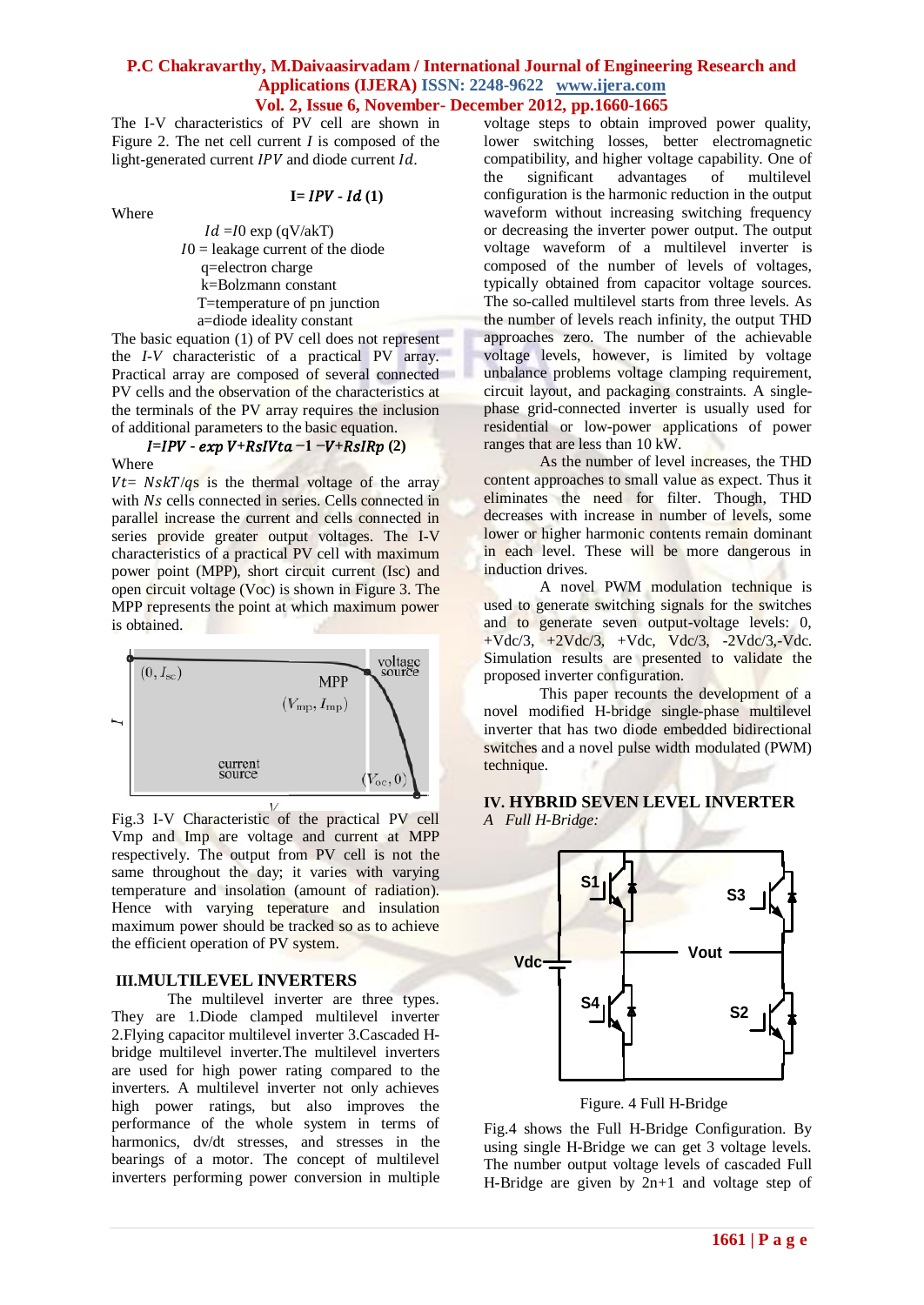each level is given by Vdc/n. Where n is number of H-bridges connected in cascaded. The switching table is given in Table 1. Table 1. Switching table for Full H-Bridge

| <b>Switches Turn ON</b> | <b>Voltage Level</b> |  |  |
|-------------------------|----------------------|--|--|
| S1, S2                  | Vdc                  |  |  |
| S3, S4                  | -Vdc                 |  |  |
| S4,D2                   |                      |  |  |

*B Hybrid H-Bridge*



Figure. 5 Hybrid H-Bridges

Fig. 5 shows the Hybrid H-Bridge configuration. By using single Hybrid H-Bridge we can get 5 voltage levels. The number output voltage levels of cascaded Hybrid H-Bridge are given by 4n+1 and voltage step of each level is given by Vdc/2n. Where n is number of H-bridges connected in cascaded. The switching table of Hybrid H-Bridge is given in Table 2.

Table 2. Switching table for Hybrid H-Bridge

| <b>Switches Turn On</b> | <b>Voltage Level</b> |
|-------------------------|----------------------|
| Sa, S1                  | Vdc/2                |
| S1, S2                  | Vdc                  |
| S4, D2                  | 0                    |
| Sa,S3                   | $-Vdc/2$             |
| S3, S4                  | -Vdc                 |

V HYBRID CASCADED MULTILEVEL



INVERTER

Fig.6: Hybrid essesdad multilaval invartar for photovoltaic system

Fig.6. A single phase hybrid cascaded seven-level grid-

connected inverter for photovoltaic systems.

The proposed single-phase seven-level inverter was developed from the five-level inverter in. It comprises a single-phase conventional Hbridge inverter, two bidirectional switches, and a capacitor voltage divider formed by *C*1, *C*2, and *C*3, as shown in Fig. 1. The modified H-bridge topology is significantly advantageous over other topologies, i.e., less power switch, power diodes, and less capacitor for inverters of the same number of levels. Photo voltaic (PV) arrays were connected to the inverter via a dc–dc boost converter. The power generated by the inverter is to be delivered to the power network, so the utility grid, rather than a load, was used. The dc–dc boost converter was required because the PV arrays had a voltage that was lower than the grid voltage. High dc bus voltages are necessary to ensure that power flows from the PV arrays to the grid. A filtering inductance *Lf* was used to filter the current injected into the grid. Proper switching of the inverter can produce seven outputvoltage levels (*V*dc*,* 2*V*dc*/*3*, V*dc*/*3, 0*,−V*dc*,−*2*V*dc*/*3*,−V*dc*/*3) from the dc supply voltage. The proposed inverter operation can be divided into seven switching states, as shown in the table-3.

**a.To obtain + Vdc:** S1 is ON and S4 is ON. All other controlled switches are OFF, the voltage applied to the load terminals is  $+$  Vdc.

b. **To obtain + 2Vdc/3:** The bidirectional switch S5 is ON

and S4 is ON. All other controlled switches are OFF, the voltage applied to the load terminals is  $+$ 2Vdc /3.

c. **To obtain + Vdc /3:** The bidirectional switch S6 is ON

and S4 is ON. All other controlled switches are OFF,

the voltage applied to the load terminals is  $+$  Vdc  $/3$ .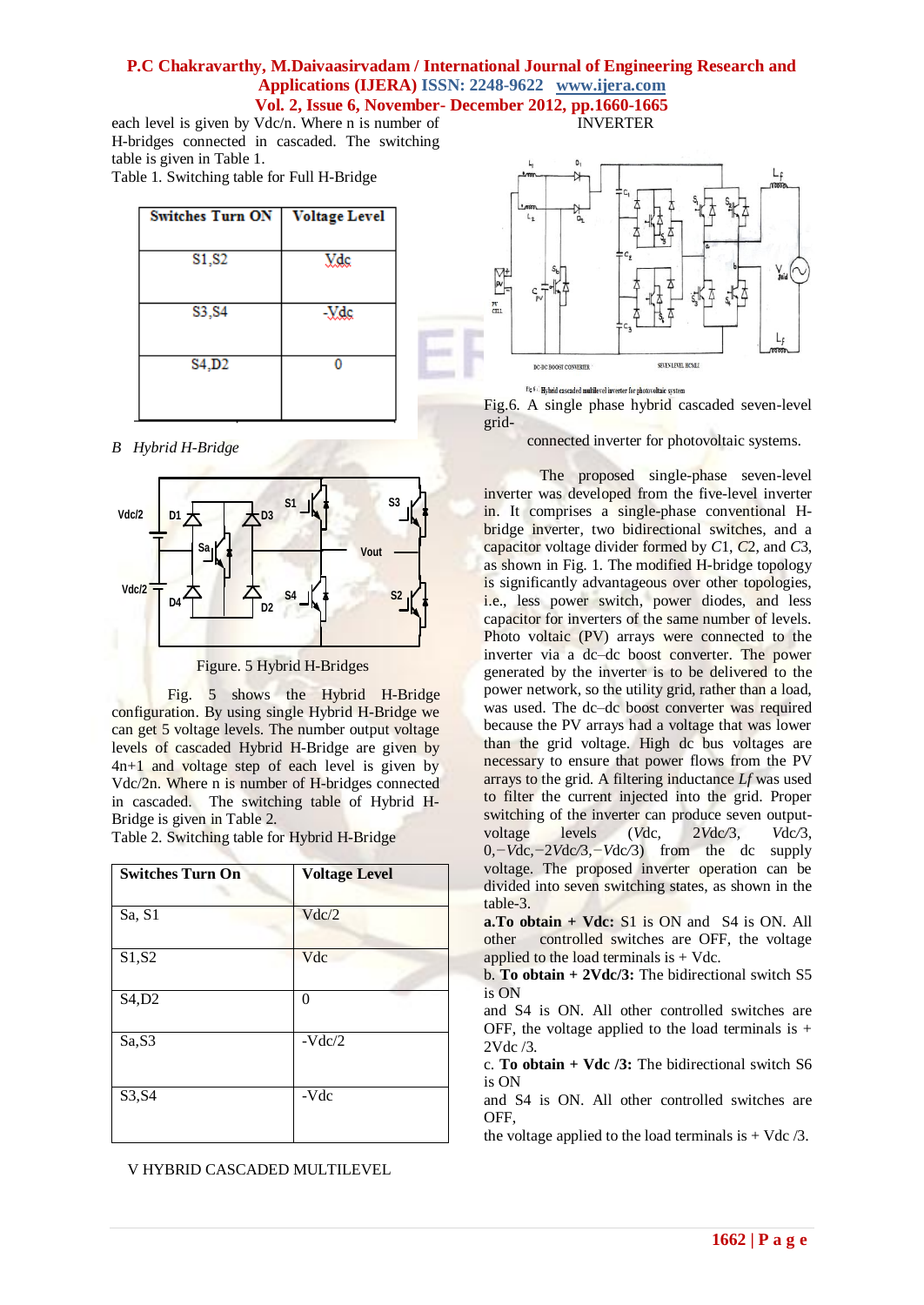d) **To obtain Zero output:** This level can be produced

by two switching combinations; switches S3 and S4 are

ON, or S1and S2 are ON, and all other controlled switches are OFF, the voltage applied to the load terminals are zero.

e) **To obtain - Vdc /3:** The bidirectional switch S5 is ON

and S2 is ON. All other controlled switches are OFF,

the voltage applied to the load terminals is - Vdc /3.

f) **To obtain -2Vdc/3:** The bidirectional switch S6 is ON

and S2 is ON. All other controlled switches are OFF,

the voltage applied to the load terminals is - 2Vdc /3.

g) **To obtain - Vdc:** S2 is ON and S3 is ON. All other

controlled switches are OFF, the voltage applied to the load terminals is - Vdc.

TABLE 3

OUTPUT VOLTAGE ACCORDING TO THE SWITCHES' ON–OFF CONDITION

| $v_0$           | $S_1$ | S <sub>2</sub> | $S_3$ | $S_4$ | $S_5$ | $S_6$ |
|-----------------|-------|----------------|-------|-------|-------|-------|
| $V_{dc}$        | on    | off            | off   | on    | off   | off   |
| $2V_{dc}/3$     | off   | off            | off   | on    | on    | off   |
| $V_{dc}/3$      | off   | off            | off   | on    | off   | on    |
| $\theta$        | off   | off            | on    | on    | off   | off   |
| $0*$            | on    | on             | off   | off   | off   | off   |
| $-V_{\rm dc}/3$ | off   | on             | off   | off   | on    | off   |
| $-2V_{dc}/3$    | off   | on             | off   | off   | off   | on    |
| $-V_{dc}$       | off   | on             | on    | off   | off   | off   |

Table 3 shows the switching combinations that generated the seven output-voltage levels (0*,−V*dc*,−*2*V*dc*/*3*,−V*dc*/*3*, V*dc*,* 2*V*dc*/*3*, V*dc*/*3).

# **V PWM MODULATION**

A novel PWM modulation technique was introduced to generate the PWM switching signals. Three reference signals (*V*ref1, *V*ref2, and *V*ref3) were compared with a carrier signal (*Vcarrier*). The reference signals had the same frequency and amplitude and were in phase with an offset value that was equivalent to the amplitude of the carrier signal. The reference signals were each compared with the carrier signal. If *V*ref1 had exceeded the peak amplitude of *V*carrier, *V*ref2 was compared with *V*carrier until it had exceeded the peak amplitude of *V*carrier. Then, onward, *V*ref3 would take charge and would be compared with *V*carrier until it reached zero. Once *V*ref3 had reached zero, *V*ref2 would be compared until it reached zero. Then, onward, *V*ref1 would be compared with *V*carrier.



Fig. 7. Switching pattern for the single-phase sevenlevel inverter.

Fig.7 shows the resulting switching pattern. Switches *S*1, *S*3, *S*5, and *S*6 would be switching at the rate of the carrier signal frequency, whereas *S*2 and *S*4 would operate at a frequency that was equivalent to the fundamental frequency.

For one cycle of the fundamental frequency, the proposed inverter operated through six modes.

Fig. 8shows the per unit output-voltage signal for one cycle. The six modes are described as follows:

Mode  $1: 0 \le \omega t \le \theta$ 1 and  $\theta$ 4  $\le \omega t \le \pi$ 

Mode 2 :  $\theta$ 1  $\leq \omega t \leq \theta$ 2 and  $\theta$ 3  $\leq \omega t \leq \theta$ 4

Mode 3 : *θ*2 *< ωt < θ*3

Mode  $4: \pi \le \omega t \le \theta 5$  and  $\theta 8 \le \omega t \le 2\pi$ Mode  $5: \theta 5 < \omega t < \theta 6$  and  $\theta 7 < \omega t < \theta 8$ Mode 6 : *θ*6 *< ωt < θ*7*.*



Fig. 8. Seven-level output voltage (*V*ab) and switching angles.

# **VI MATLAB/SIMULINK MODEL and SIMULATION RESULTS**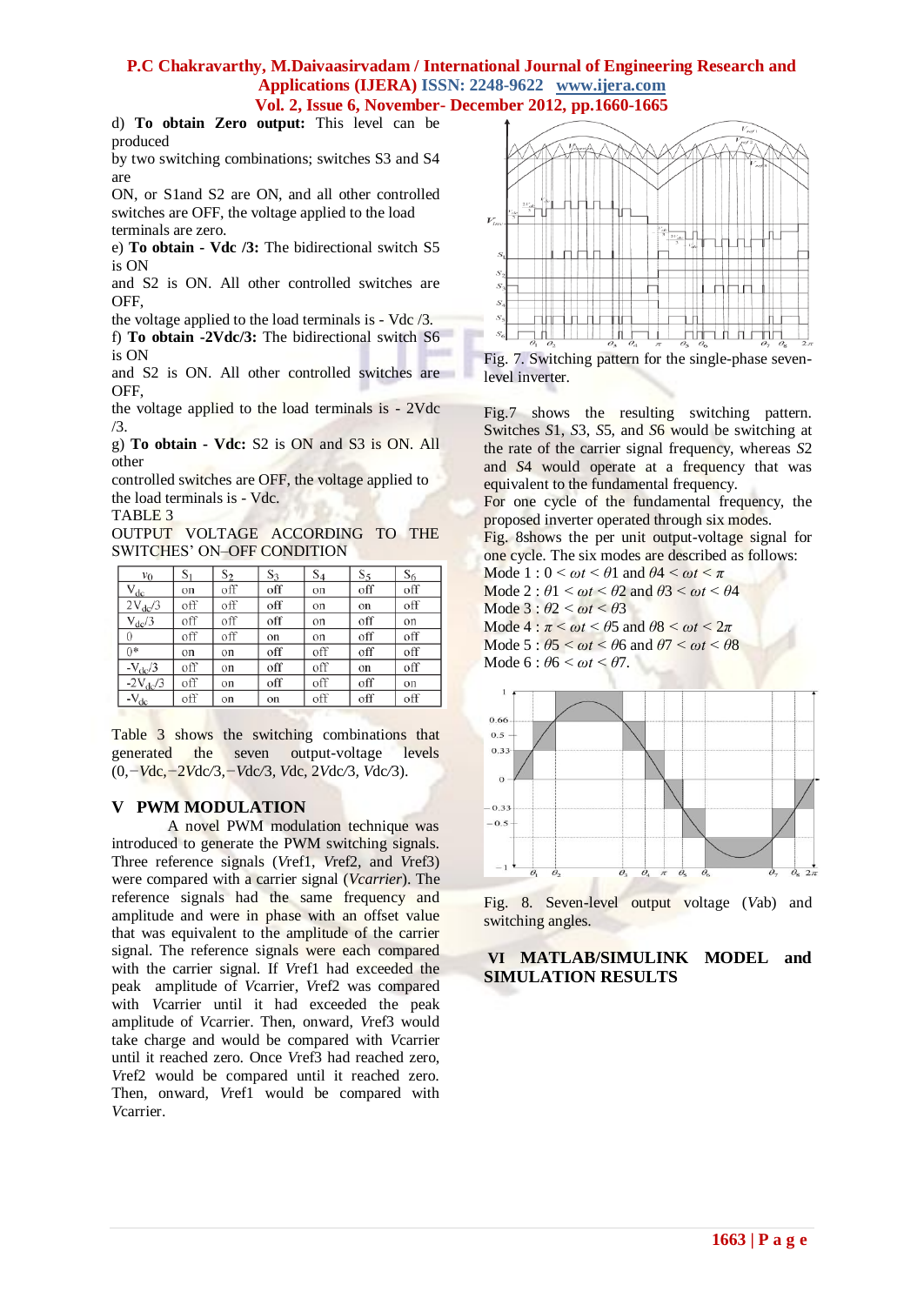

Fig. 9 Matlab/Simulink model of Grid connected PV system

Fig. 9 shows the Matlab/ Simulink model of grid connected photovoltaic system. It consist of a DC to DC conversion stage and Dc to AC multilevel inversion stage.



Fig.10. Grid Voltage and Grid Current



Fig. 11. Seven Level Voltage output

Fig. 11 shows the seven level PWM output. Fig. 10 shows the grid voltage and grid current. From the figure it is clear that grid voltage and current are in pahse.



Fig.12 Matlab/SImulink modle of proposed Nine level Inverter

Fig. 12 shows the Matlab/Simulink model of proposed nine level Hybrid H-Bridge inverter.



Fig.13 Nine level output of proposed converter

Fig. 13 shows the output of proposed nine level inverter. In proposed converter for nine level seven switches are required. In order to produce the same levels cascaded H-Bridge requires sixteen switches.

# **VII CONCLUSION**

Multilevel hybrid cascaded inverter for seven level has been simulated using MATLAB/Simulink.

Multilevel inverters offer improved output waveforms and lower THD. This paper has presented a novel PWM switching scheme for the proposed multilevel inverter. It utilizes three reference signals and a triangular carrier signal to generate PWM switching signals. The behavior of the proposed multilevel inverter was analyzed in detail. Finally a nine level hybrid H-bridge inverter is proposed and simulation results are presented.

# **VI. REFERENCES**